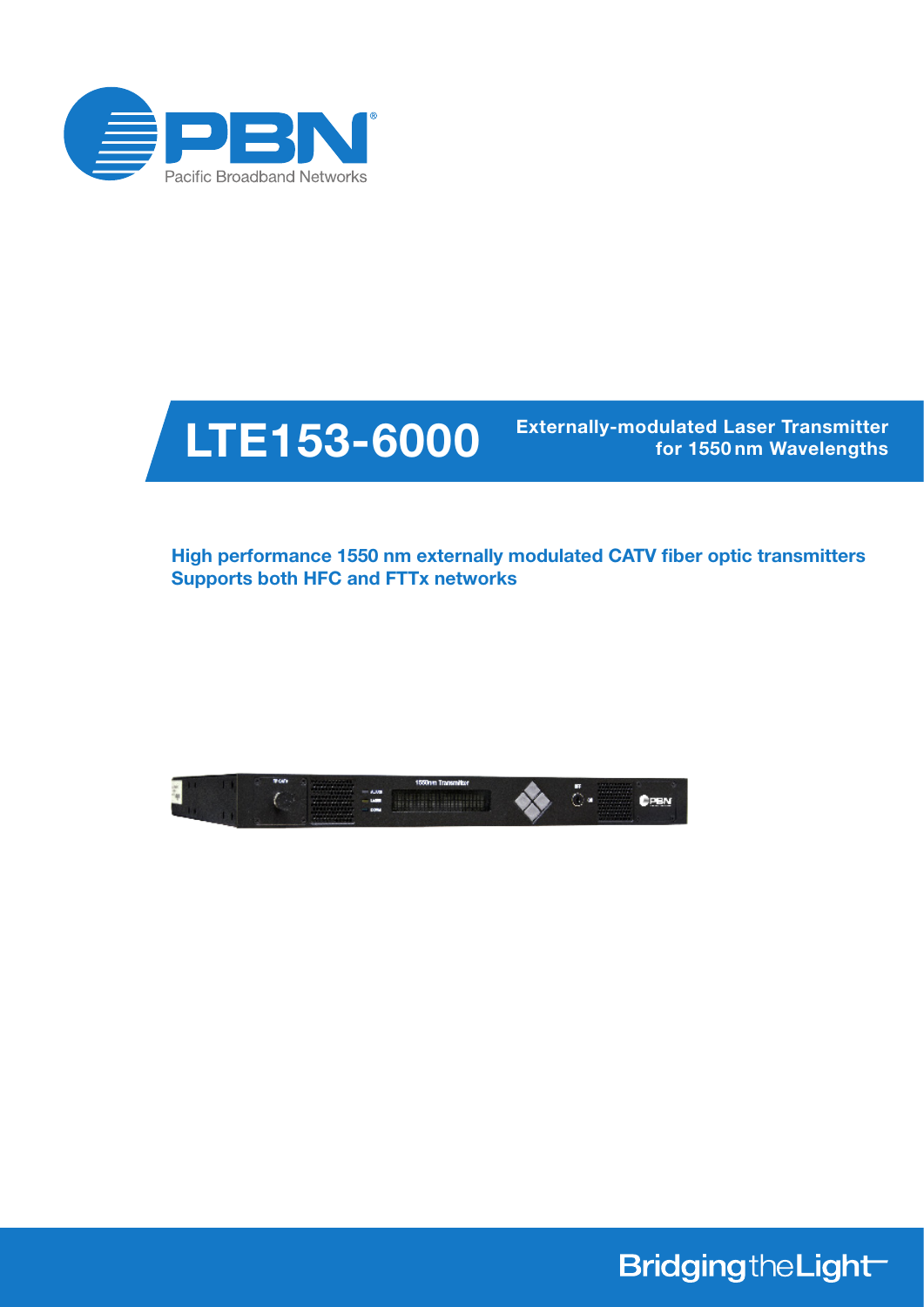

# About the Product

The LTE153-6000 is designed to deliver optimum performance over long-haul fiber with low dispersion. It is the ideal solution whenever the network requires long distance transmissions that support RF applications from 45 to 1003 MHz up to 150 km.

The LTE153-6000 provides a low chirp mode of operation with a very narrow spectrum. This allows the use of any 1550 nm DWDM wavelength for the transmission of broadcast and CATV, while maintaining excellent CNR, CSO, and CTB performance throughout the network.

The LTE153-6000 is packaged in a compact 19" sub-rack housing of 1RU, with dual redundant and hot-swappable powersupply modules.

The transmitter features adjustable dispersion compensation to maximize performance for the channel plan in use.

### Key Features and Functions

- RF pre-distortion circuit for excellent CSO and CTB performance together with a low distortion profile
- Versions for both long-haul applications and short-haul FTTH customer access networks
- Can be optimized for 60 PAL channels, 89 PAL channels, 80 NTSC channels or 110 NTSC channels. Flat response between 45~1003 MHz
- Dual redundant hot-swappable power supplies for universal mains or for telecom battery

## Block Diagram



- Field-adjustable Stimulated Brillouin Scattering (SBS) suppression for optimized CSO to suit 13~19 dBm fiber line drive levels.
- Field-adjustable Electronic Dispersion Compensation (EDC)
- • Front panel LCD for local monitoring. Integrated SNMP agent for Serial (RS-232) Ethernet (RJ-45) port and remote monitoring
- • Front Panel RF Test Point for easy access

### Application Examples

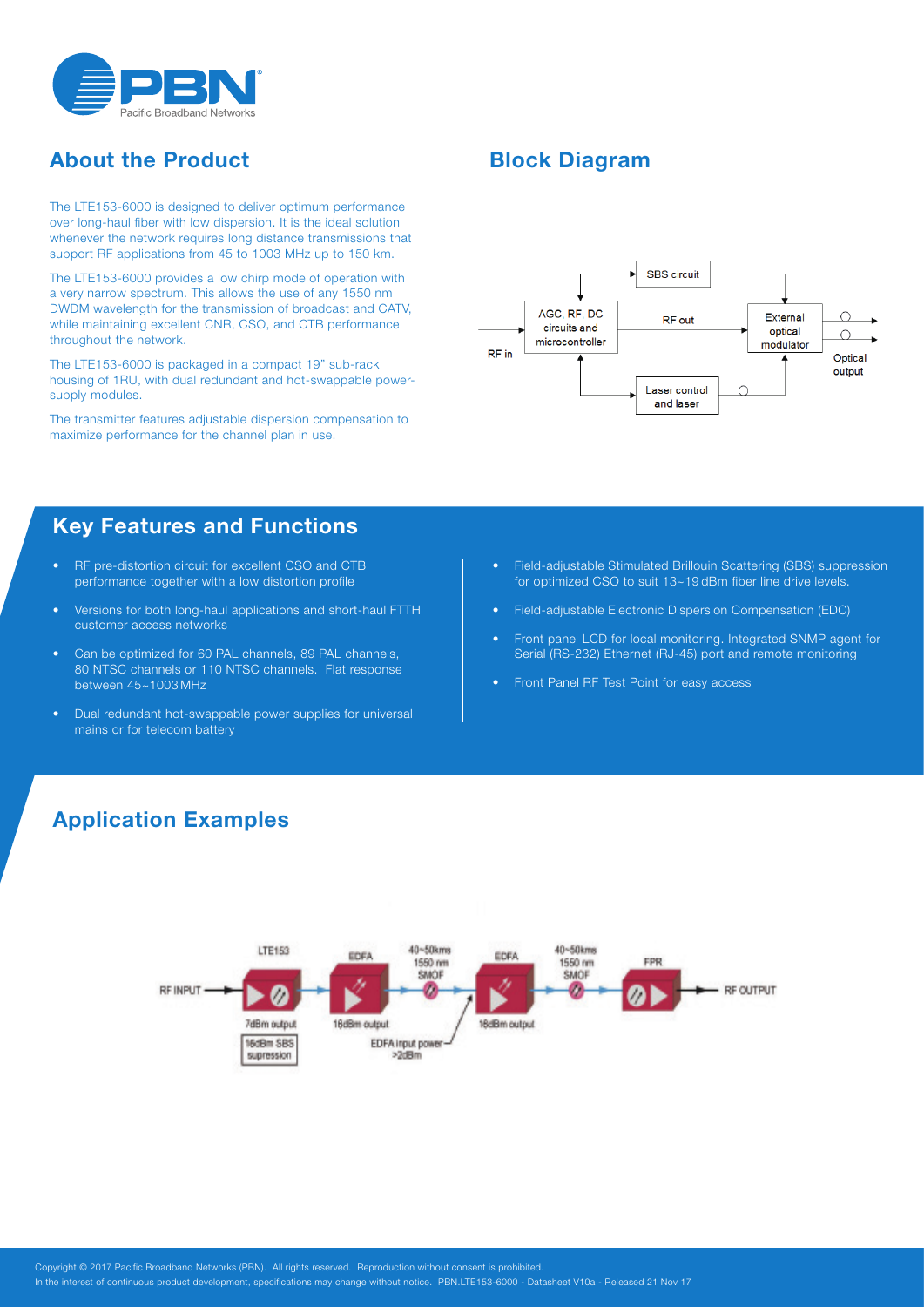# **Specifications**

#### Link Performance \*\*

|                 | <b>Distance</b><br>(km) | <b>Channel Plan</b> | Power (dBm)                      | Noise (MHz)    | <b>SBS Suppression</b><br>(dBm) | CNR (dB)    | CSO (dBc)  | CTB (dBc)<br>Max. @ 25 °C | CTB (dBc)<br>Max. @ 0-50 °C |
|-----------------|-------------------------|---------------------|----------------------------------|----------------|---------------------------------|-------------|------------|---------------------------|-----------------------------|
| S-Type          |                         |                     |                                  |                |                                 |             |            |                           |                             |
| 6000-SA         | 65                      | NTSC 80             | 7.0 / 7.0                        | $\overline{4}$ | 16.0                            | 53.0 / 53.0 | $-65/ -65$ | $-65$                     | $-65$                       |
| 6000-SA         | 65                      | <b>PAL 60</b>       | 7.0/7.0                          | 5              | 16.0                            | 53.0 / 53.0 | $-65/ -65$ | $-65$                     | $-65$                       |
| 6000-SA         | 65                      | NTSC <sub>110</sub> | 7.0/7.0                          | $\overline{4}$ | 16.0                            | 50.0 / 50.0 | $-65/ -65$ | $-65$                     | $-65$                       |
| 6000-SA         | 65                      | <b>PAL 89</b>       | 7.0/7.0                          | 5              | 16.0                            | 50.0 / 50.0 | $-65/ -65$ | $-65$                     | $-65$                       |
| 6000-SA         | 65                      | 42 CENELEC          | 7.0/7.0                          | 5              | 16.0                            | 53.0 / 53.0 | $-65/ -65$ | $-65$                     | $-65$                       |
| <b>Comments</b> |                         |                     | Min. - Higher<br>Power Available |                | Min.                            | Min.        | Max.       | Max.@ 25 °C               | Max.@ 0-50 °C               |

Note: Specifications for the 2 x 10 dBm units, CSO port 2 degraded by 1 dB for Channel Loads 1 and 2, CSO port 2 degraded by 2 dB for Channel Loads 3 and 4. Channel load 1-2 = 80NTSC – 60PAL Channel load 3-4 = 110NTSC and 89 PAL.

#### Optical Performance

|                        |                                                                | <b>Network Po</b> |
|------------------------|----------------------------------------------------------------|-------------------|
| Operating wavelength   | 1555 nm $\pm$ 5 nm<br>ITU-DWDM grid channel 18~40              | <b>MIB</b>        |
| Output power           | 7.0 / 7.0 dBm output version<br>10.0 / 10.0 dBm output version |                   |
| <b>SBS</b> suppression | 13 to 19 dBm                                                   | General           |

#### RF Performance

| <b>RF</b> bandwidth                                                                                                  | $45 \sim 1003$ MHz                                                                                                                                                                                                                   |  |  |  |
|----------------------------------------------------------------------------------------------------------------------|--------------------------------------------------------------------------------------------------------------------------------------------------------------------------------------------------------------------------------------|--|--|--|
| <b>RF</b> flatness                                                                                                   | $\pm$ 0.75 dB @ 45 ~ 1003 MHz                                                                                                                                                                                                        |  |  |  |
| <b>RF input return loss</b>                                                                                          | $>16$ dB                                                                                                                                                                                                                             |  |  |  |
| <b>RF</b> input impedance                                                                                            | 75 O                                                                                                                                                                                                                                 |  |  |  |
| <b>Front Panel RF test point</b>                                                                                     | $-20$ dB $\pm$ 1 dB down from RF input                                                                                                                                                                                               |  |  |  |
| <b>RF</b> connector                                                                                                  | <b>SCTE F-Type</b>                                                                                                                                                                                                                   |  |  |  |
| Nominal RF input level per TV channel<br>PAL 60 ch<br>PAL 89 ch<br>NTSC 80 ch<br>NTSC 110 ch<br><b>CELENEC 42 ch</b> | Manual mode<br>CW/Video mode<br>$20 + 2$ dBmV/ch<br>$18 + 1$ dBmV/ch<br>$18 + 2$ dBmV/ch<br>$16 + 1$ dBmV/ch<br>$19 + 2$ dBmV/ch<br>$17 + 1$ dBmV/ch<br>$17 + 2$ dBmV/ch<br>$15 + 1$ dBmV/ch<br>$20 + 2$ dBmV/ch<br>$18 + 1$ dBmV/ch |  |  |  |
|                                                                                                                      |                                                                                                                                                                                                                                      |  |  |  |

| <b>SNMP Management</b>       |                                                                                                               |  |  |  |  |
|------------------------------|---------------------------------------------------------------------------------------------------------------|--|--|--|--|
| <b>Network Port</b>          | RJ45-10/100baseTx                                                                                             |  |  |  |  |
| <b>MIB</b>                   | SCTE MIB for HFC optical transmitters,<br>and associated MIBs                                                 |  |  |  |  |
|                              |                                                                                                               |  |  |  |  |
| General                      |                                                                                                               |  |  |  |  |
| <b>Power supplies</b>        | 2 slots for redundant and hot-swappable units,<br>AC or DC: AC: 90~265 Vac 50~60 Hz;<br>DC: 36~72 Vdc         |  |  |  |  |
| <b>Power consumption:</b>    | $< 65$ Watt                                                                                                   |  |  |  |  |
| <b>Operating temperature</b> | $0^{\circ}$ C to +50 $^{\circ}$ C                                                                             |  |  |  |  |
| Storage temperature          | $-20$ °C to $+70$ °C                                                                                          |  |  |  |  |
| Dimensions (H x W x D)       | 44 x 485 x 381 mm (width includes 19" front panel<br>ears, depth includes, connectors, fans & front<br>panel) |  |  |  |  |
| Shipping size (H x W x D)    | $80 \times 600 \times 670$ mm (107 dm <sup>3</sup> )                                                          |  |  |  |  |
| Weight                       | 6.0 kg                                                                                                        |  |  |  |  |
| <b>Shipping weight</b>       | $6.5$ kg                                                                                                      |  |  |  |  |